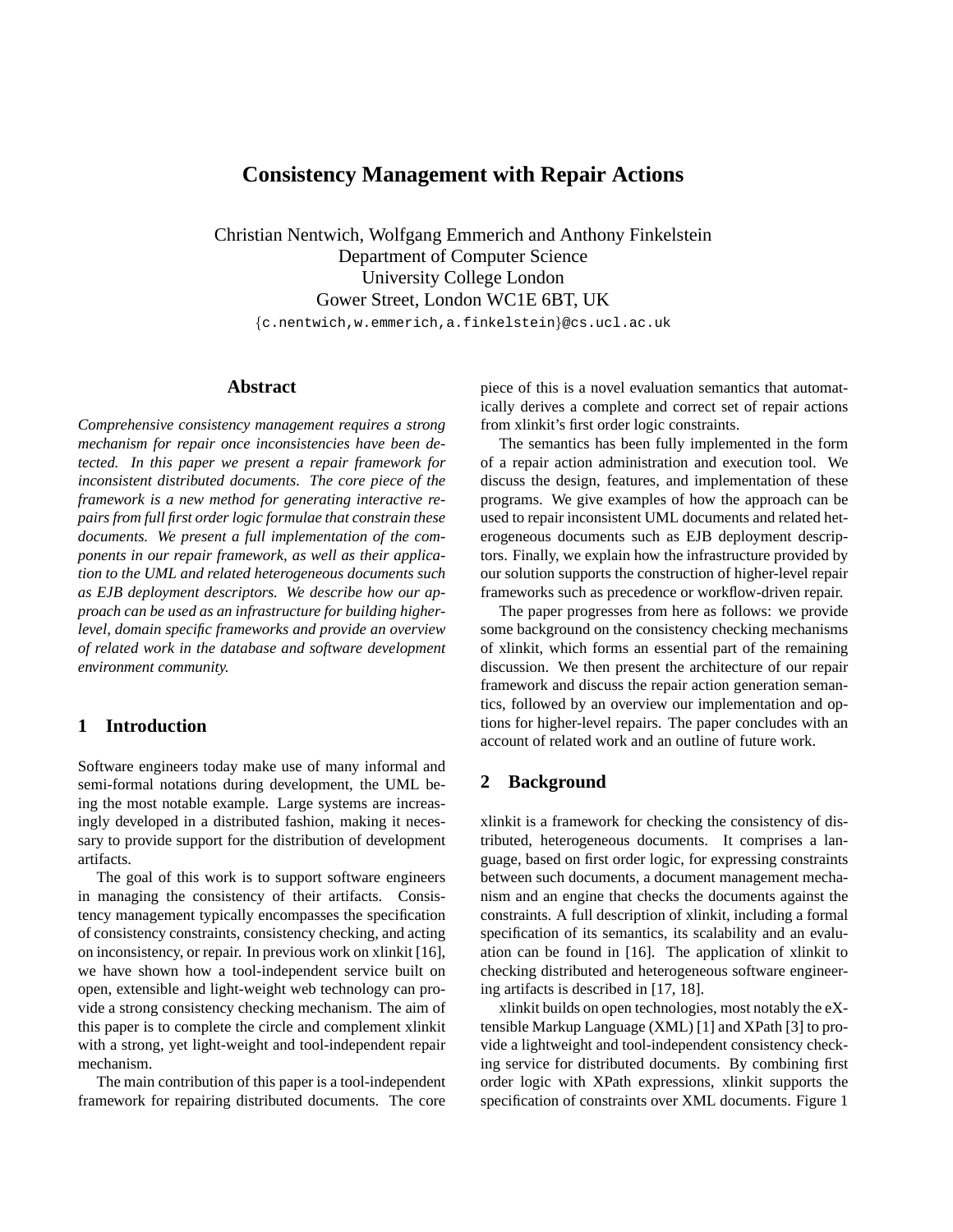is an example of an xlinkit *consistency rule* that implements a constraint from the UML [19] Core package, *"The AssociationEnds must have a unique name within the Association"*. This rule can be applied to UML models encoded in XMI [20], the standard UML interchange format.

```
<forall var="a" in="//UML:Association">
  <forall var="x" in="$a/*/UML:AssociationEnd">
    <forall var="y" in="$a/*/UML:AssociationEnd">
      <implies>
         <equal op1="$x/@name" op2="$y/@name"/>
         \text{same } op1="\frac{5}{2}x" op2="\frac{5}{2}y"/>
      </implies>
    </forall>
  </forall>
</forall>
```
#### **Figure 1. Sample consistency rule**

One of the main contributions of xlinkit is that it provides a strong diagnostic for inconsistency: Instead of returning boolean values as the result of formula evaluation, it creates  $n$ -ary hyperlinks that connect inconsistent elements. Figure 2 shows the link generated by checking the constraint in Figure 1 against an inconsistent XMI document. It relates the association with the two association ends that have the same name, providing all the diagnostic information necessary to identify the elements causing the inconsistency.

```
<xlinkit:ConsistencyLink rule="as.xml#id('r1')">
  <xlinkit:State>inconsistent</xlinkit:State>
  <xlinkit:Locator
   xlink:href="inc.xml#//UML:Association[2]"/>
  <xlinkit:Locator
   xlink:href="inc.xml#//UML:Association[2]/*
                      /UML:AssociationEnd[1]"/>
  <xlinkit:Locator
   xlink:href="inc.xml#//UML:Association[2]/*
                      /UML:AssociationEnd[2]"/>
</xlinkit:ConsistencyLink>
```
### **Figure 2. Sample consistency link**

Raw XML hyperlinks form a solid basis for further processing or tool integration, but they are not particularly useful to the end-user in their raw form. xlinkit provides a report generation tool, *Pulitzer*, that enables rule writers to attach diagnostic messages to inconsistent links. It processes these messages and generates HTML or XML report pages. Figure 3 shows a "report fragment" for our sample UML rule. It uses the locator variable to refer to the endpoints of the link in Figure 2, and retrieves information, in this case the name of the association and the name of its roles, for display. We will show later in this paper the result of processing this fragment.

```
<report:linkdescription state="inconsistent">
 The association
  <font color="red">
  <i>%@=gettext($locator[1]/@name)%</i></font>
 has two ends with the same role name,
  <font color="red">
  <i>%@=gettext($locator[2]/@name)%</i></font>.
</report:linkdescription>
```
#### **Figure 3. Report Fragment**

# **3 Architectural Overview**

A consistency management system that performs a check and explains to the user which elements are contributing to an inconsistency is only partly complete. This section serves to introduce the architecture of the repair framework we have constructed to complement the xlinkit checker.

The aim of our work is to present to the user a simple set of options, or *repair actions*, to choose between when an inconsistency occurs. Figure 4 gives an overview of our architecture as a UML collaboration diagram.

The *repair administrator* creates repair actions by static analysis of a set of constraints. It is important that the actions are of high quality and not faulty, meaning in practice that they should be complete and correct:

- *There are no actions that can be taken to remove an inconsistency other than those generated by the generator*.
- *Any of the actions generated by the generator can remove an inconsistency*.

While our semantics can guarantee completeness and correctness, the repair administrator may still want to make use of their domain knowledge to disable actions that should not be offered to the user. For example, if an association has two equal role names, we can delete the association, delete either association end or rename either role. The repair administrator will know that it does not make sense to remove association ends – unary associations do not exists in the UML – and so can disable these two actions. The final output of the repair administrator is a parameterized set of actions that needs to be instantiated with actual inconsistent data.

When a linkbase is produced by the check engine, the user can process it with the *repair manager*. This tool will instantiate the correct set of repair actions for each inconsistency and present the available choices to the user, minus any actions disabled by the administrator. After selecting the actions for each violation, or choosing not to take action, the user can instruct the tool to execute the repair.

We deliberately restrict the scope of the architecture to the output of concrete actions. Document modification is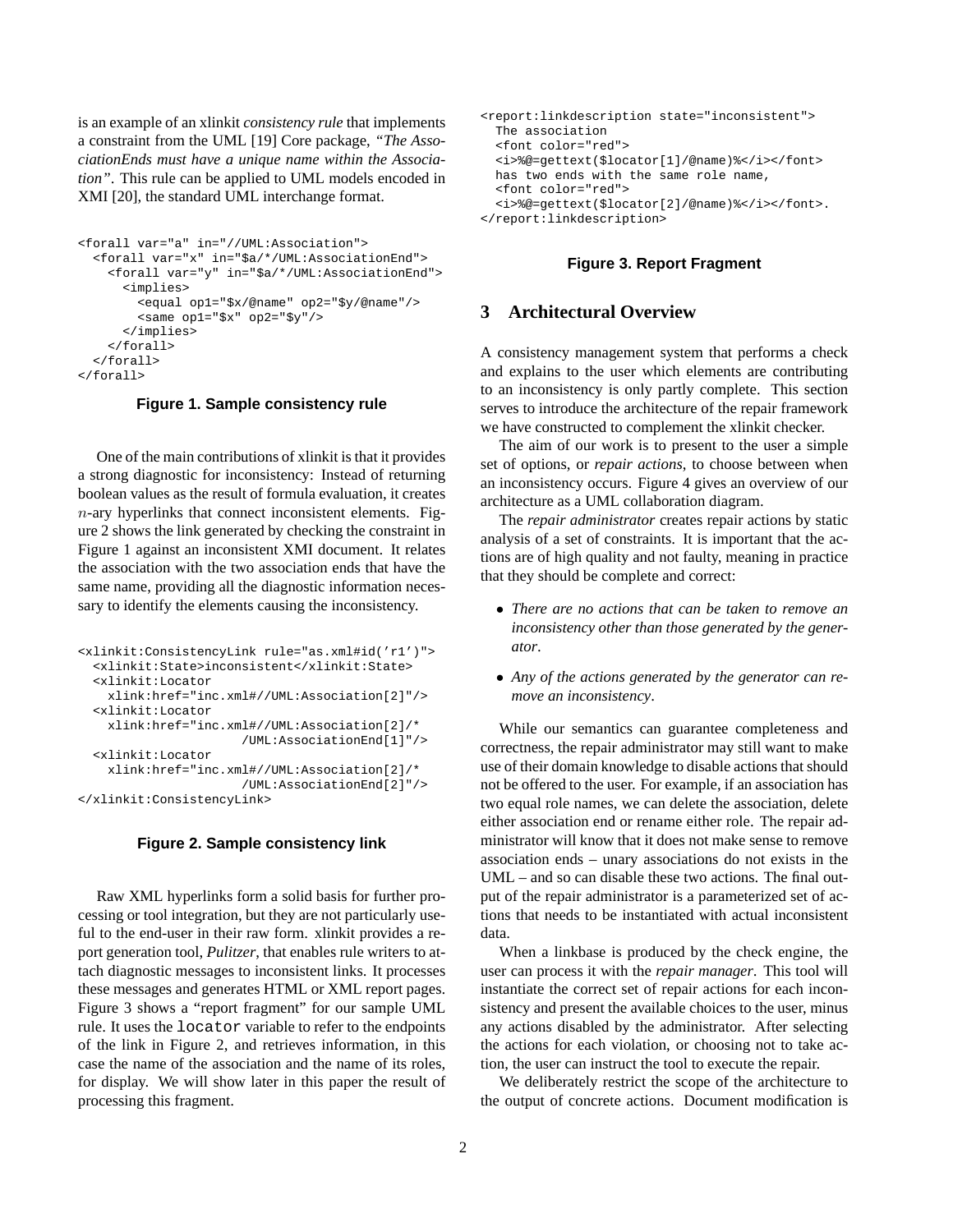

**Figure 4. Repair Architecture**

an implementation-specific mechanism and we did not wish to restrict our work to any particular technology. Simple implementations that can be provided include: a document update tool that makes copies of the original documents and returns modified instances – the only option when pure http is used and there is no way to modify the documents,– a tool that modifies remote documents over the web using infrastructure such as WebDAV [10], or full integration into proprietary tools, which would require a language to map from actions to component invocations.

With this brief overview in mind, we now discuss the core piece of the architecture, which is the repair action generator built into the repair administrator.

# **4 Repair Action Generation**

The core contribution of this paper is the semantics that maps xlinkit's first order logic language to repair actions that can be used to interactively correct rule violations. In this section we provide a formal definition of this semantics, a step-by-step explanation and several examples.

> formula  $::= \forall \textbf{var} \in XPath(formula) |$  $\exists \textbf{var} \in XPath(fromula)$  $formula$  and  $formula$  $formula$  or  $formula$   $|$ formula implies formula | notf ormula |  $Relative Path = Relative Path$

#### **Figure 5. Rule language abstract syntax**

The input to our repair action generator will be xlinkit formulae. Figure 5 shows the abstract syntax of our rule language. The meaning of the quantifiers is the same as that in standard first order logic. For a full definition see [16].

In our repair system, there are three types of modifications that can be made to a document: *Add*, *Delete* and *Change*. While change could be represented by deletion followed by addition, we retain it as an atomic action as it simplifies comprehension by the user – changing a value is an intuitive concept and the user only has to select one action.

|             | $Action ::= Add Accessor$           |
|-------------|-------------------------------------|
|             | Delete Accessor                     |
|             | Change Accessor RelativePath        |
|             | $Accessor ::= Direct LocatorNumber$ |
|             | $Lookup$ $XPath$                    |
| $XPath$ ::= | AbsolutePath   RelativePath         |

#### **Figure 6. Repair actions**

Each of the three actions are parametrized by the target of their modification. We refer to this as the action's *Accessor*. Accessors come in two forms, *Direct Accessors* and *Lookup Accessors*. Direct Accessors point to information relative to a hyperlink locator generated by xlinkit, while Lookup Accessors require the user of the repair manager to select an item interactively. The reason for this distinction will become clear from the definition of the semantics.

Figure 6 defines the abstract syntax of repair actions. We define an XPath to be either an absolute path, which starts from the root of a document, or a relative path, which starts with a variable reference. Due to space constraints, it is not possible to present a more detailed grammar of the XPath language in this paper. Change actions have an additional path parameter, which must be a path relative to the accessor: the meaning is that we wish to change a property, identified by the relative path, of some element, identified by the accessor.

We will in the following make use of the function  $qetvar(Relative Path)$ , which retrieves the variable name from a relative path. Because the function can be implemented using simple string manipulation and formalisation would require a complete grammar for XPath, we will not go beyond this informal definition.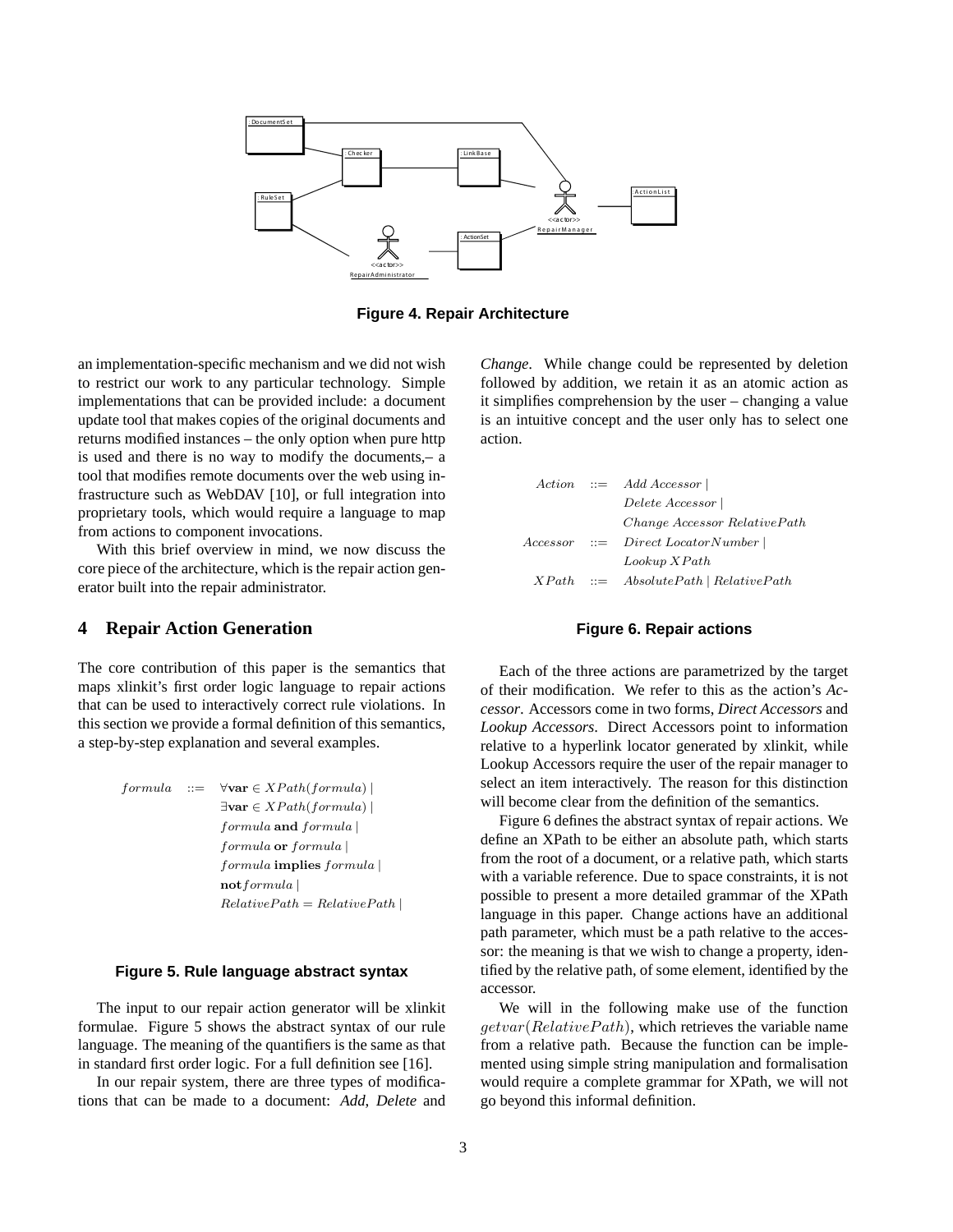Our semantics maps formulae to a set of sets of repair actions. It maps to multiple sets because formulae that include the logical connectives *and*, *or* or *implies* can fail in multiple ways. Each set of actions will be an alternative, and the correct one must be chosen after a consistency check, when the hyperlink locator information becomes available. Our semantics will make use of the cartesian operator  $\wp(\wp(Action)) \times \wp(\wp(Action))$  in order to prepend a set of sets of actions to each set in a set of actions. For example, abstractly,  $\{\{a,b\}\}\times \{\{c\},\{d\}\}\$ becomes  $\{\{a, b, c\}, \{a, b, d\}\}\$ . We will also make use of the function  $location(variable)$ , which returns the hyperlink locator number xlinkit has assigned to a particular variable. The function is implemented in xlinkit and is not formally defined here.

We can now discuss the denotational action generation semantics. The discussion will provide an overview of the semantics, and will be followed by several examples.

Figure 7 defines the function  $\mathcal{D}_i$ , the main function for mapping a formula to repair actions. It takes as a subscript parameter a set of variable bindings,  $\sigma$ : var  $\times$   $XPath$ , which is assumed to be empty when the function is first invoked, and a set of variables that can be referenced by locators,  $\tau$ , which is also assumed to be empty in the beginning. The function subscript is short for "inconsistent", that is the function is defined to work under the assumption that the formula has been violated. Its task is to pick out and act on the violating elements.

For example, suppose a formula of the form  $\forall$ **var**  $\in$  $XPath(\phi)$  has been violated. Then for some assignment of the variable, φ evaluates to *false*. There are two ways this inconsistency can be removed: delete the element currently assigned to the variable, or remove the inconsistency recursively by fixing  $\phi$ . It is easy to show that there are no other ways this inconsistency can be removed: adding a new element cannot make the existing element more consistent, and neither can changing a property of the element, since the quantifier does not check for properties – although the subformula may, in which case the recursive definition will generate the appropriate repair action.

The logical connectives are defined depending on the evaluation of the subformulae necessary to make them inconsistent. If both subformulae need to evaluate to a certain result to make the result inconsistent, the sets of actions are joined using a cartesian product. Choosing any of the actions in the combined set will then be sufficient for removing the inconsistency. For example, if  $a \wedge b = false$  then making either a or b true will make the overall result true.

Some connectives can fail in multiple ways. The different modes of failure are combined using the union operator and become alternatives. It is only after a check has been executed that information on how a formula has failed becomes available and the correct set of actions can be selected. For example, the definition of *and* takes three possibilities into account: the first subformula fails, the second subformula fails, or both subformulae fail and their results are joined using the cartesian product. By contrast, if *or* fails we know that both subformulae must be false and simply join their actions.

Some logical connectives invert the meaning of the repair semantics. For example, *not* requires us to look for assignments that make its subformula *consistent* for an overall inconsistent result. Similarly, in order to find a failure for *implies*, we must treat its first subformula as consistent and the second as inconsistent. The function  $\mathcal{D}_c$ , also defined in Figure 7, provides this inverted mapping. The goal in this function is to assume that the outcome of a formula will be *true* and to construct repair actions that prevent this.

In many cases, it is not possible to point to a definite element for modification. The simplest such case is a formula involving existential quantification, for example ∃ var ∈  $XPath(\phi)$ . If this formula is violated, then no element exists for which the subformula  $\phi$  evaluates to true. There are two ways of acting: add a new element that matches the XPath and for which  $\phi$  is true, or select one of the elements on the path and make  $\phi$  true for it. It will, however, not be possible to point to definite elements in the repair actions for  $\phi$  anymore we cannot choose automatically for which variable assignment  $\phi$  should be corrected. An example of this will be given in the next subsection.

As soon as an existential quantifier is encountered while in inconsistent mode, or a universal quantifier in consistent mode – in this case the subformula was consistent for all assignments and the choice which element to change can again not be made automatically  $-$ , the semantics switches to the "no information" functions in Figure 8. In these functions, no direct accessors are generated and all actions require selection.

Predicates are treated differently from logical connectives and quantifiers. We have included only equality as an example in this paper. An equality comparison in xlinkit compares elements relative to variables. In order to fix a violated equality comparison, we generate change actions. Take for example the formula  $x/\textcirc a$  ame =  $y/\textcirc a$  ame, which compares the name attributes of nodes x and  $y$ , which must have been bound by some outer formula. It is not possible to decide in general which side of the equality has caused the inconsistency, so we always generate two change actions. The change function in Figure 7 shows how this is done: if the variable that an argument is relative to is present in  $\tau$ , and can thus be accessed through a locator, we generate a direct change action. Otherwise, we generate a lookup action and the user has to select an item to change.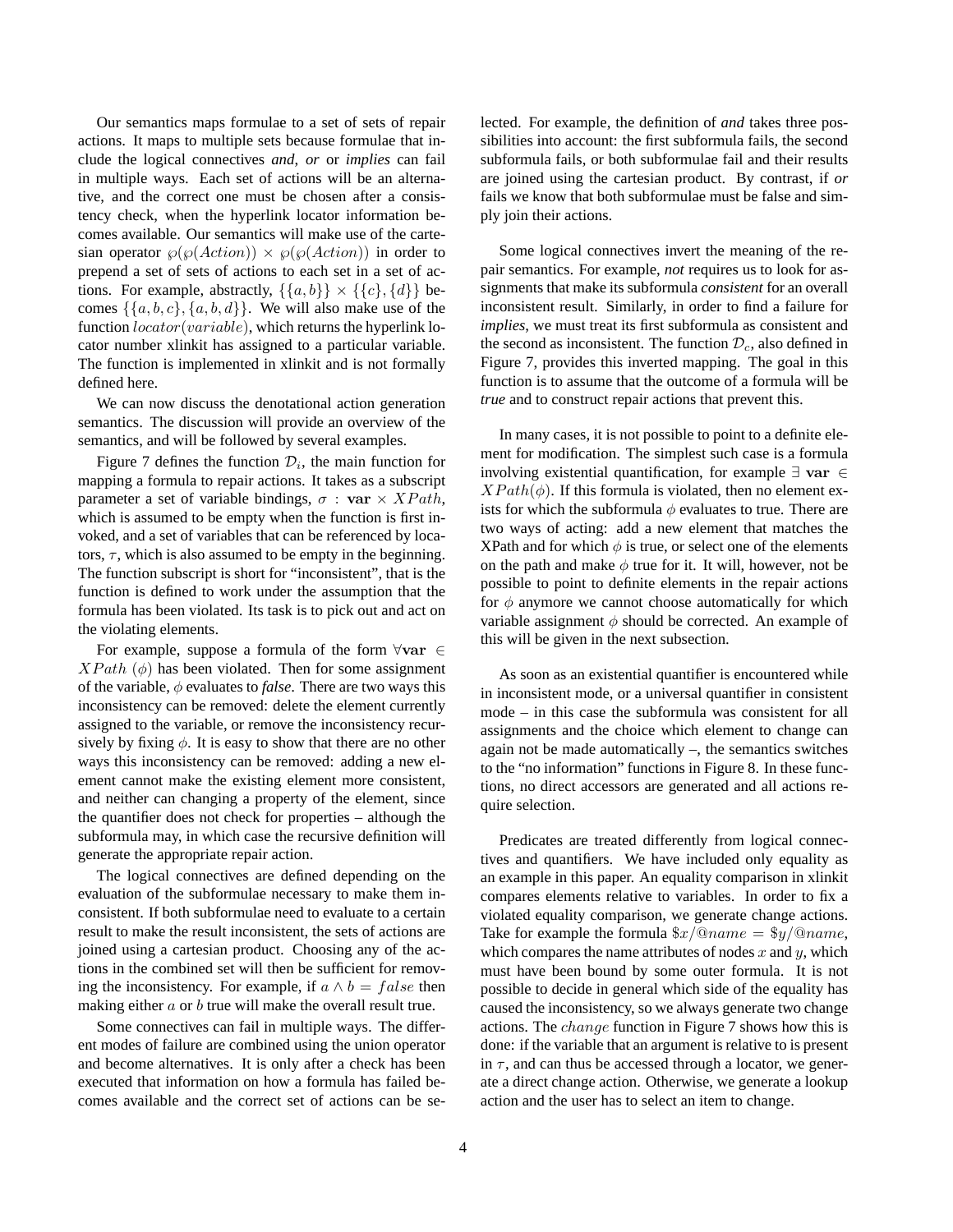|                                                                                                                                         |     | $change(RelativePath, \sigma, \tau) = Change(Direct location(getvar(RelativePath))) RelativePath,$                                                                                                                                                                        |
|-----------------------------------------------------------------------------------------------------------------------------------------|-----|---------------------------------------------------------------------------------------------------------------------------------------------------------------------------------------------------------------------------------------------------------------------------|
|                                                                                                                                         |     | <i>if getvar</i> ( $RelativePath$ ) $\in \tau$                                                                                                                                                                                                                            |
|                                                                                                                                         | $=$ | Change (Lookup $\sigma(getvar(RelativePath)))$ , otherwise                                                                                                                                                                                                                |
|                                                                                                                                         |     | $\mathcal{D}_i$ : formula $\rightarrow \wp(\wp(Action))$                                                                                                                                                                                                                  |
| $\mathcal{D}_i$ $[\forall \textbf{var} \in XPath \ (formula)]_{\sigma,\tau}$ = {{Delete Direct locator( $\textbf{var}$ )}} $\times$     |     |                                                                                                                                                                                                                                                                           |
|                                                                                                                                         |     | $\mathcal{D}_i$ [[formula] <sub>({(var</sub> , <i>XPath</i> )} $\cup \sigma$ ),({var} $\cup \tau$ )                                                                                                                                                                       |
| $\mathcal{D}_i$ [ $\exists$ var $\in XPath$ (formula)] <sub><math>\sigma, \tau</math></sub>                                             |     | $= \quad {\rm \{\text{Add} \text{ Look} up \text{ } XPath\}} \times \mathcal{N}_i {\rm \llbracket formula \rrbracket}_{\{(var,XPath)\} \cup \sigma, \tau}$                                                                                                                |
| $\mathcal{D}_i$ [formula <sub>1</sub> and formula <sub>2</sub> ] <sub><math>\sigma</math>,<math>\tau</math></sub>                       |     | $= \mathcal{D}_i \llbracket formula_1 \rrbracket_{\sigma,\tau} \cup \mathcal{D}_i \llbracket formula_2 \rrbracket_{\sigma,\tau} \cup (\mathcal{D}_i \llbracket formula_1 \rrbracket_{\sigma,\tau} \times \mathcal{D}_i \llbracket formula_2 \rrbracket_{\sigma,\tau})$    |
|                                                                                                                                         |     | $\mathcal{D}_i$ [formula <sub>1</sub> or formula <sub>2</sub> ] <sub><math>\sigma, \tau</math></sub> = $\mathcal{D}_i$ [formula <sub>1</sub> ] <sub><math>\sigma, \tau</math></sub> × $\mathcal{D}_i$ [formula <sub>2</sub> ] <sub><math>\sigma, \tau</math></sub>        |
|                                                                                                                                         |     | $\mathcal{D}_i$ [formula <sub>1</sub> implies formula <sub>2</sub> ] <sub><math>\sigma, \tau</math></sub> = $\mathcal{D}_c$ [formula <sub>1</sub> ] <sub><math>\sigma, \tau \times \mathcal{D}_i</math> [formula<sub>2</sub>]<sub><math>\sigma, \tau</math></sub></sub>   |
| $\mathcal{D}_i$ [not formula] <sub><math>\sigma_{i\tau}</math></sub> = $\mathcal{D}_c$ [formula] <sub><math>\sigma_{i\tau}</math></sub> |     |                                                                                                                                                                                                                                                                           |
| $\mathcal{D}_i$ [[RelativePath <sub>1</sub> = RelativePath <sub>2</sub> ] <sub><math>\sigma</math>,<math>\tau</math></sub>              | $=$ | $change(RelativePath_1, \sigma, \tau) \times change(RelativePath_2, \sigma, \tau)$                                                                                                                                                                                        |
|                                                                                                                                         |     | $\mathcal{D}_c$ : formula $\rightarrow \wp(\wp(Action))$                                                                                                                                                                                                                  |
|                                                                                                                                         |     | $\mathcal{D}_c[\![\forall \text{var} \in XPath \ (formula)]\!]_{\sigma,\tau} = \{ \{Add \ Lookup XPath \} \} \times \mathcal{N}_i[\![formula]\!]_{\{(var, XPath)\} \cup \sigma,\tau}$                                                                                     |
| $\mathcal{D}_c$ [ $\exists$ var $\in XPath$ (formula)] <sub><math>\sigma.\tau</math></sub>                                              |     | $= \{ \{Delete\ Direct\ location(\mathbf{var}) \} \} \times$                                                                                                                                                                                                              |
|                                                                                                                                         |     | $\mathcal{D}_c$ [formula] <sub>({(var</sub> , XPath)} $\cup \sigma$ ),(var $\cup \tau$ )                                                                                                                                                                                  |
| $\mathcal{D}_c$ [formula <sub>1</sub> and formula <sub>2</sub> ] <sub><math>\sigma</math>,<math>\tau</math></sub>                       |     | $= \mathcal{D}_c[[formula_1]]_{\sigma,\tau} \times \mathcal{D}_c[[formula_2]]_{\sigma,\tau}$                                                                                                                                                                              |
| $\mathcal{D}_c$ [formula <sub>1</sub> or formula <sub>2</sub> ] <sub><math>\sigma, \tau</math></sub>                                    |     | $= \mathcal{D}_c[[formula_1]]_{\sigma,\tau} \cup \mathcal{D}_c[[formula_2]]_{\sigma,\tau} \cup (\mathcal{D}_c[[formula_1]]_{\sigma,\tau} \times \mathcal{D}_c[[formula_2]]_{\sigma,\tau})$                                                                                |
|                                                                                                                                         |     | $\mathcal{D}_c$ [formula <sub>1</sub> implies formula <sub>2</sub> ] <sub><math>\sigma,\tau</math></sub> = $\mathcal{D}_i$ [formula <sub>1</sub> ] <sub><math>\sigma,\tau</math></sub> $\cup$ $\mathcal{D}_c$ [formula <sub>2</sub> ] <sub><math>\sigma,\tau</math></sub> |
| $\mathcal{D}_c$ [not formula] <sub><math>\sigma_{\tau}</math></sub> = $\mathcal{D}_i$ [[formula] <sub><math>\sigma_{\tau}</math></sub>  |     |                                                                                                                                                                                                                                                                           |
| $\mathcal{D}_c[\text{RelativePath}_1 = \text{RelativePath}_2]_{\sigma,\tau}$                                                            | $=$ | $change(RelativePath_1, \sigma, \tau) \times change(RelativePath_2, \sigma, \tau)$                                                                                                                                                                                        |

# **Figure 7. Repair actions - Direct accessor cases**

#### **4.1 Examples**

In order to clarify the semantics and show how it can work in practice, we now present some simple examples that cover the different action generation functions.

The formula  $\forall x \in$  "/a"( $\exists y \in$  "/b"( $\frac{\partial x}{\partial a}$ mame =  $\frac{6}{3}y$ /@name)) would be processed as follows: function  $\mathcal{D}_i$  generates a delete action for the inconsistent x,  $\{Delete 1\}$ , where 1 is the locator number returned by xlinkit. It then calls  $\mathcal{D}_i$  recursively to process the existential quantifier. We know that for some  $x$ , we cannot find any  $y$ for which the equality comparison is true, so we add the action  $\{Add\ Lookup``/b"\}$  and call  $\mathcal{N}_i$  on the equals predicate. Evaluation of the change function returns two actions, {{Change Direct 1 "@name", Change Lookup "/b" " $@name"$ }, which can be read as "change the name of locator 1, or change the name of some b". We can modify the name of a directly, because it is present as a locator, but have to let the user choose which  $b$  is to be modified. The actions are all combined using the times operator to form a set of four alternative actions for the user to choose.

If we modify the formula slightly to read  $\forall x \in$  $\sqrt[n]{a^n}(not \in y \in \sqrt[n]{b^n}(\text{for } name = \text{for } (0 \text{ or } name))$  the evaluation proceeds differently. The same action is generated for the universal quantifier, but  $\mathcal{D}_c$  is called on the existential quantifier instead of  $\mathcal{D}_i$ . In this case there is no uncertainty: if a violation occurs, it is because an element that should not be there, is present anyway. Thus  $\mathcal{D}_c$  creates the action  $\{\{Delete\ 2\}\}\$  where 2 is the locator number returned by xlinkit. The change function also returns the slightly different set of actions, {{Change Direct 1 "@name", Change Direct 2 " $@name"$ }. Since we know the element that should not be there is referenced by a locator we do not have to offer a choice to the user.

#### **4.2 Additional Considerations**

The most important question to ask of our semantics is whether its results are correct and complete. The size restrictions for this paper do not permit us to answer this question, but we note that both properties can be shown to hold by structural induction over the formulae. A simple example was given earlier in this section in the explanation of action generation for the universal quantifier.

Clearly, additional actions could be generated for equal-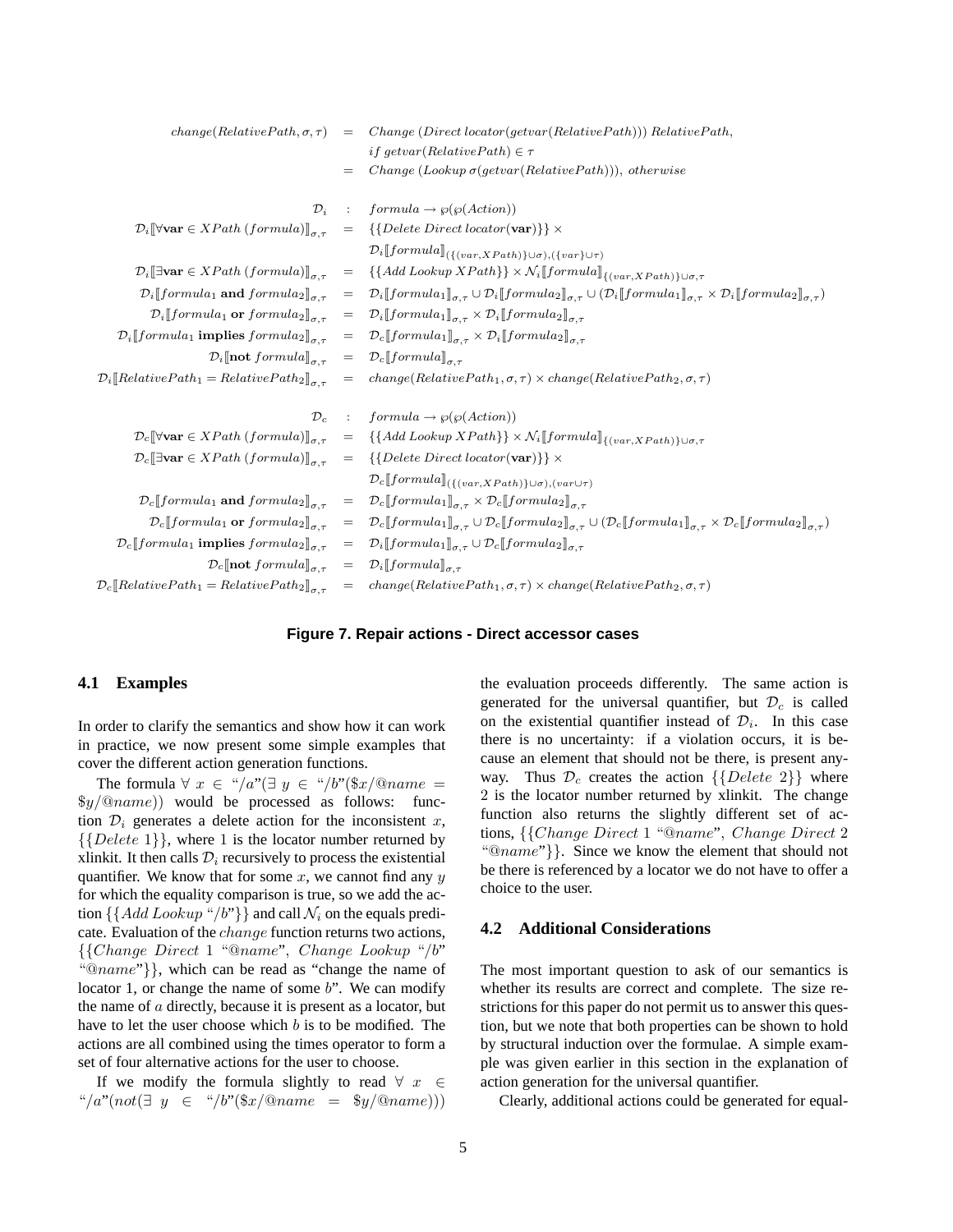|                                                                                                                                      | $\mathcal{N}_i$ : formula $\rightarrow \wp(\wp(Action))$                                                                                                                         |
|--------------------------------------------------------------------------------------------------------------------------------------|----------------------------------------------------------------------------------------------------------------------------------------------------------------------------------|
| $\mathcal{N}_i$ [ $\forall$ <b>var</b> $\in$ <i>XPath</i> ( <i>formula</i> )] <sub><math>\sigma</math>,<math>\tau</math></sub>       | $= \quad {\text{{\sf {{[Delete Lookup XPath]} \}}}} \times \mathcal{N}_i {\text{{\sf {[formula]}}}}_{{\text{{\sf {{[(var,XPath)} \}}}\cup \sigma, \tau}}$                        |
| $\mathcal{N}_i$ [] $\exists \textbf{var} \in XPath \ (formula)$ ] <sub><math>\sigma, \tau</math></sub>                               | $= \{ \{Add\ Lookup XPath \} \} \times \mathcal{N}_i[[formula]]_{\{(var,XPath)\}\cup \sigma,\tau}$                                                                               |
| $\mathcal{N}_i$ [[formula <sub>1</sub> and formula <sub>2</sub> ] $_{\sigma,\tau}$                                                   | $= \mathcal{N}_i \llbracket \text{formula}_1 \rrbracket_{\sigma,\tau} \times \mathcal{N}_i \llbracket \text{formula}_2 \rrbracket_{\sigma,\tau}$                                 |
| $\mathcal{N}_i$ [formula <sub>1</sub> or formula <sub>2</sub> ] <sub><math>\sigma</math>,<math>\tau</math></sub>                     | $= \mathcal{N}_i \llbracket \text{formula}_1 \rrbracket_{\sigma,\tau} \times \mathcal{N}_i \llbracket \text{formula}_2 \rrbracket_{\sigma,\tau}$                                 |
| $\mathcal{N}_i$ [formula <sub>1</sub> implies formula <sub>2</sub> ] <sub><math>\sigma_{\tau}</math></sub>                           | $= \mathcal{N}_c[[formula_1]]_{\sigma,\tau} \times \mathcal{N}_i[[formula_2]]_{\sigma,\tau}$                                                                                     |
| $\mathcal{N}_i$ [not formula] <sub><math>\sigma, \tau</math></sub> = $\mathcal{N}_c$ [[formula] <sub><math>\sigma, \tau</math></sub> |                                                                                                                                                                                  |
| $\mathcal{N}_i$ [[RelativePath <sub>1</sub> = RelativePath <sub>2</sub> ] <sub><math>\sigma_{\tau}</math></sub>                      | $= change(RelativePath_1, \sigma, \tau) \times change(RelativePath_2, \sigma, \tau)$                                                                                             |
|                                                                                                                                      |                                                                                                                                                                                  |
|                                                                                                                                      | $\mathcal{N}_c$ : formula $\rightarrow \wp(\wp(Action))$                                                                                                                         |
|                                                                                                                                      | $\mathcal{N}_c[\![\forall \text{var} \in XPath \ (formula)]\!]_{\sigma,\tau} = \{ \{Add\ Lookup XPath\} \} \times \mathcal{N}_c[\![formula]\!]_{\{(var,XPath)\}\cup\sigma,\tau}$ |

| $\mathcal{N}_c$ [ $\exists$ var $\in XPath$ (formula)] <sub><math>\sigma</math>.<math>\tau</math></sub> |  | $= \quad {\text{{\thinspace {\{Delete\, Lookup\, } XPath}}} \}} \times \mathcal{N}_c [\![formula]\!]_{\{(var,XPath)\}\cup \sigma, \tau}$ |
|---------------------------------------------------------------------------------------------------------|--|------------------------------------------------------------------------------------------------------------------------------------------|
|                                                                                                         |  |                                                                                                                                          |

 $\mathcal{N}_c$ [[formula<sub>1</sub> and formula<sub>2</sub>]<sub>σ,τ</sub> =  $\mathcal{N}_c$ [[formula<sub>1</sub>]<sub>σ,τ</sub> ×  $\mathcal{N}_c$ [[formula<sub>2</sub>]<sub>σ,τ</sub>  $N_c$ [[formula<sub>1</sub> or formula<sub>2</sub>]]<sub>σ,τ</sub> =  $N_c$ [[formula<sub>1</sub>]<sub>σ,τ</sub> ×  $N_c$ [[formula<sub>2</sub>]<sub>σ,τ</sub>  $\mathcal{N}_c$ [[formula<sub>1</sub> implies formula<sub>2</sub>]]<sub>σ,τ</sub> =  $\mathcal{N}_i$ [[formula<sub>1</sub>]<sub>σ,τ</sub> ×  $\mathcal{N}_c$ [[formula<sub>2</sub>]<sub>σ,τ</sub>  $\mathcal{N}_c$ [[not formula]]<sub>σ,τ</sub> =  $\mathcal{N}_i$ [[formula]]<sub>σ,τ</sub>  $\mathcal{N}_c[\text{RelativePath}_1 = \text{RelativePath}_2]_{\sigma,\tau} = \text{change}(\text{RelativePath}_1, \sigma, \tau) \times \text{change}(\text{RelativePath}_2, \sigma, \tau)$ 

#### **Figure 8. Repair actions - no information cases**

ity comparisons: we could delete the properties referenced by the predicate, e.g. delete the name attributes referenced in the example. We have deliberately chosen not to include these actions in the semantics because we found that in practice these properties are in almost all cases mandatory. Deleting them would thus simply lead to a violation of document structure.

It is possible to provide some support for default values for node changes in the case of equality: if  $a = b$  is violated, then the only way to remove the inconsistency is to set a equal to b and vice-versa. We can thus offer a default value of  $b$  for changes to  $a$  and the other way round. This approach will not work once the equality predicate occurs in a negative formula: if  $not(a = b)$  is violated then we cannot determine a default value – the only criterion is that after the change the two values must not be equal.

# **5 Implementation**

We have implemented a framework for repair action generation and execution and tested it in several application domains. This section presents the implementation of the repair administrator and repair manager tool and its application to UML models.

The first step in the architecture we outlined in Section 3 was the generation of repair actions from constraints. Figure 9 shows a snapshot of our repair administrator tool. The administrator has selected the example rule from Figure 1, and the tool has generated the repair actions. For each action, the administrator can enter a natural language description that is comprehensible to the user, or leave the default description generated by the action generator.

The administrator has decided that deleting the ends of the association should not be an option available to the user, but they should instead rename either of the role names or delete the whole association. The delete actions for the association ends have thus been disabled and have turned red. In the *diagnostic message* section, the administrator can enter a diagnostic message that describes the inconsistency as a whole. When everything has been entered, the set of actions and messages is saved in a report fragment in XML format for use by the repair execution tool.

Figure 10 shows how default value generation is handled in the case of add-actions. The rule displayed at the top says that for every class stereotyped "EJBImplementation" in the UML model, there must be a Session Bean or Entity Bean declaration in the Enterprise JavaBeans [12] deployment descriptor. If such an entry does not exists, one option is to add one. In this case, we have selected the "From File" option and selected an existing entry in the XML browser (not shown). All text elements of the tree fragment have been parametrized by the tool and will be offered as text fields for the user to fill in when they execute the repair manager. If no sample file is available, the administrator can automatically construct the default value to add from an XML Schema [6] instead.

Figure 11 shows a snapshot of the repair manager tool. We have fed into the tool a linkbase generated by checking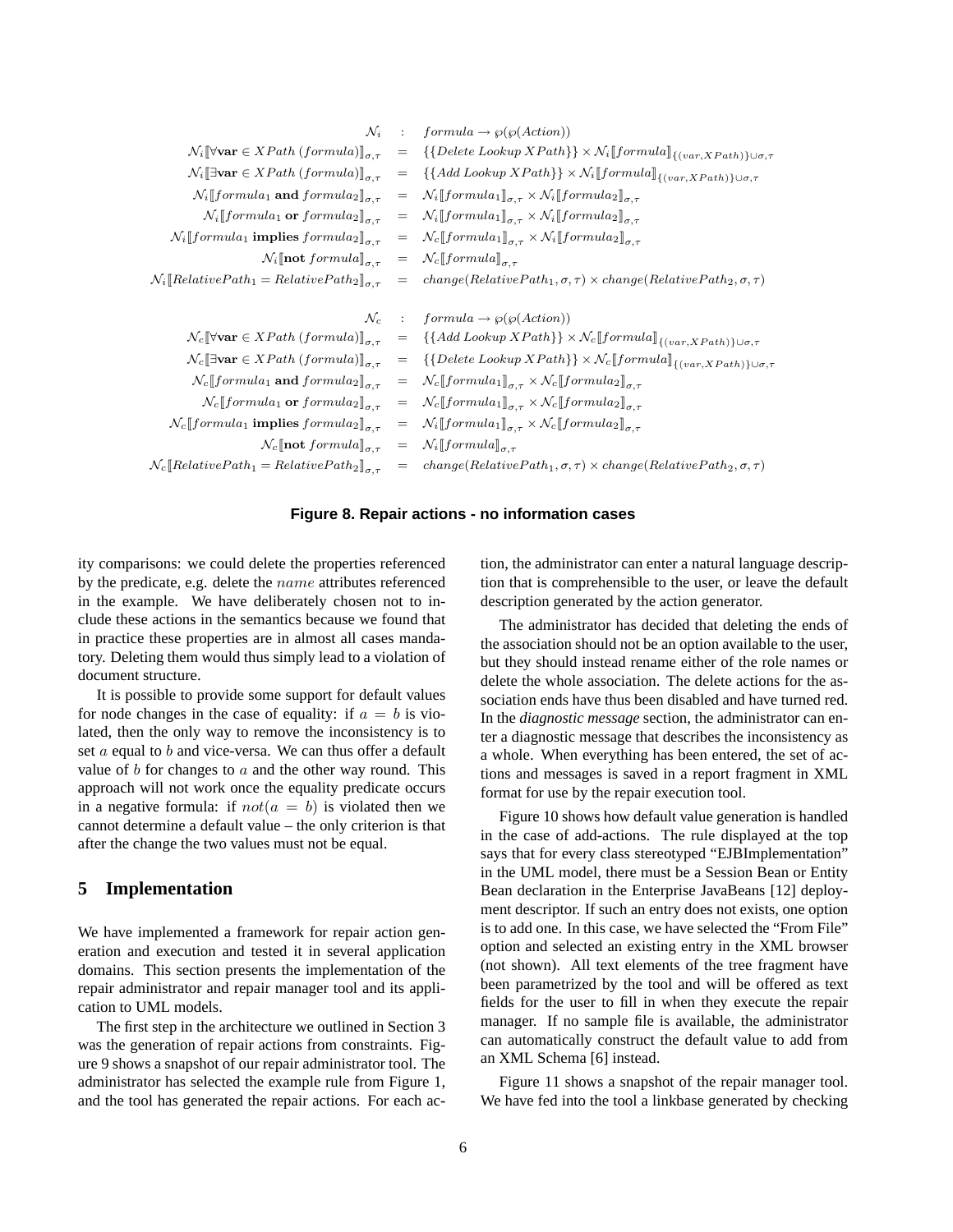

**Figure 9. Repair Administrator Tool**

an inconsistent UML model. On the left-hand side, the user can see which rules have been violated. Rules are flagged red if no repair actions have yet been chosen for them and turn green as soon as one or more actions are chosen. Notice that only the two types of actions permitted by the administrator are present, and that the role and class names have been substituted from the UML model. Changing either name will fix the inconsistency, so we have entered a new value for the role connected to the "SalesAssistant" class. We can now click the "Execute Actions" button and a suitable back-end can modify the files, as explained in Section 3.

The repair execution tool can also easily check for contradictory repair actions. The way this is done depends on the action: Two change actions cannot modify the same property of the same element to hold two different values; and no action of any type must access a path that is logically beneath the path of a delete action. If either of these scenarios occurs, the user must deselect one of the actions.

# **6 Advanced Repair**

Using our repair action generator as an infrastructure tool we can build higher level repair frameworks.

An advanced repair framework in our sense is one that restricts the set of repair actions automatically in some way, so as to minimize or even eliminate user interaction. The simplest type is a *static precedence relationship* where certain types of artifacts take precedence over others. For example, if a UML model is inconsistent with a Java class we may dictate that the model should override the class. This can be implemented by removing those repair actions that refer to elements in the UML model and only allowing those

that modify Java classes.

A more sophisticated approach would be to construct *dynamic precedence relationships*. In this approach, the override relationship would change over time. For example, during design it may be appropriate for the UML model to override Java classes but during an implementation phase, when source code evolves more quickly and models become outdated, we may wish to invert this relationship. We could use an off-the-shelf workflow system or a simple event notification mechanism such as Emu [8] to implement such a system.

### **7 Evaluation**

Since the repair action semantics can be proven to generate correct and complete repair actions, this evaluation section concentrates mainly on practical issues we encountered during testing.

We have applied our repair generator the the full set of rules in the UML Foundation/Core package. On the whole, the action generator performed very well and it is possible for somebody with knowledge of the documents to intuitively grasp the meaning and consequence of actions. We have however identified several problems that must be addressed before this framework can become a practical proposition.

The biggest problem is the interaction of repair actions with the grammar of documents and with actions generated by other constraints. These cases are currently not addressed at all and are investigated further in the section on future work.

It is also not clear at the moment whether the localized view of one single inconsistency at a time may cause prob-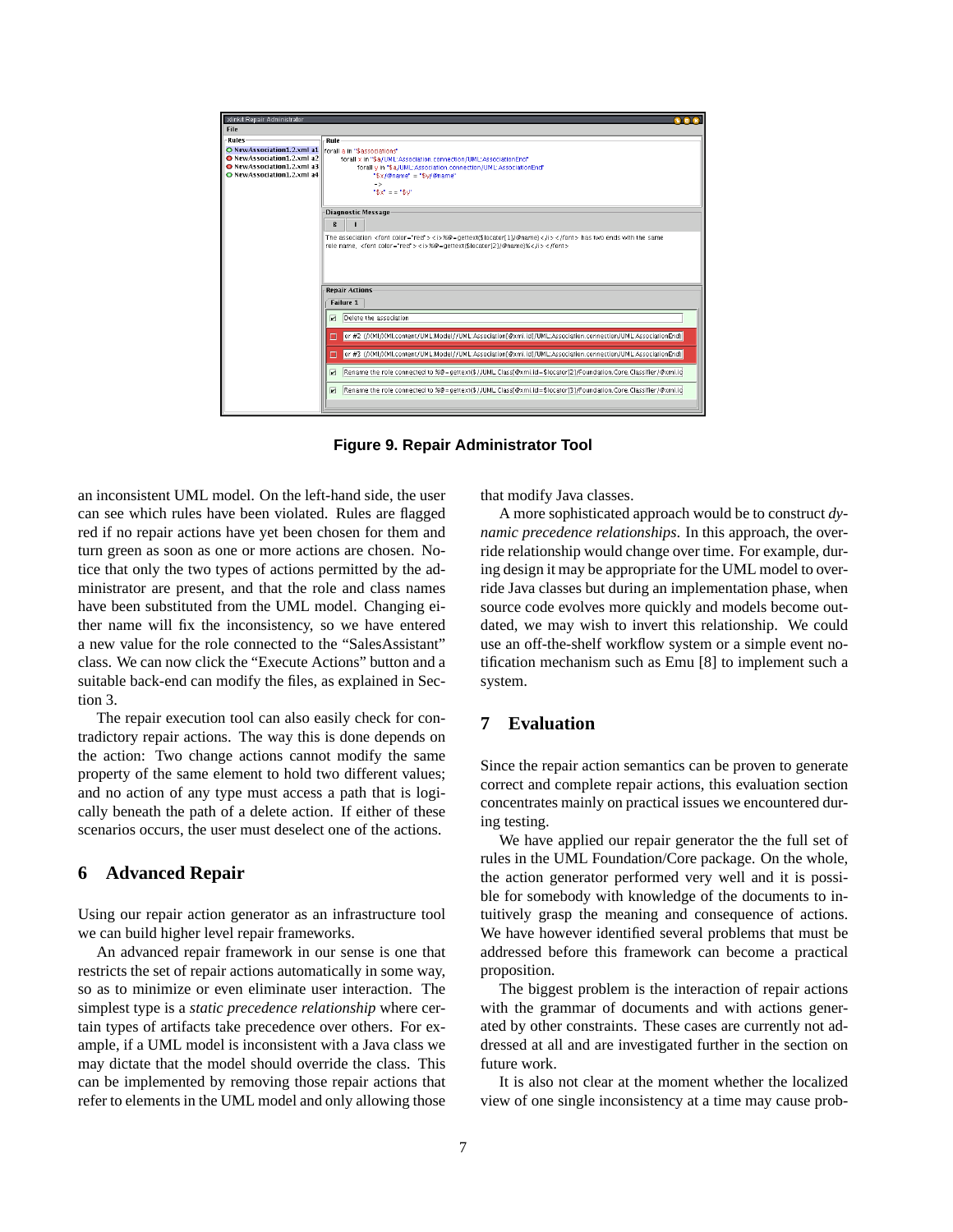| xlinkit Repair Administrator |                                                                                                                                  |  |  |  |  |
|------------------------------|----------------------------------------------------------------------------------------------------------------------------------|--|--|--|--|
| File                         |                                                                                                                                  |  |  |  |  |
| <b>Rules</b>                 | <b>Rule</b>                                                                                                                      |  |  |  |  |
| O umideploy_inter.xml r1     | forall c in "\$classes"                                                                                                          |  |  |  |  |
| O umideploy_inter.xml r2     | exists s in                                                                                                                      |  |  |  |  |
| O umideploy_inter.xml r3     | "id(\$c/Foundation.Core.ModelElement.stereotype/Foundation.Extension_Mechanisms.Stereotype/@xmi.idref)[Foundation.Core.ModelElem |  |  |  |  |
|                              | ent.name/text() = 'EJBImplementation']"                                                                                          |  |  |  |  |
|                              | $\rightarrow$<br>exists e in "\$entitydescr"                                                                                     |  |  |  |  |
|                              | "\$e/ejb-name/text()" = "\$c/Foundation.Core.ModelElement.name/text()"                                                           |  |  |  |  |
|                              | <b>Diagnostic Message</b>                                                                                                        |  |  |  |  |
|                              |                                                                                                                                  |  |  |  |  |
|                              | B                                                                                                                                |  |  |  |  |
|                              | No message entered                                                                                                               |  |  |  |  |
|                              |                                                                                                                                  |  |  |  |  |
|                              |                                                                                                                                  |  |  |  |  |
|                              |                                                                                                                                  |  |  |  |  |
|                              |                                                                                                                                  |  |  |  |  |
|                              | Add some /ejb-jar/enterprise-beans/entity<br>$\overline{\mathbf{v}}$                                                             |  |  |  |  |
|                              |                                                                                                                                  |  |  |  |  |
|                              |                                                                                                                                  |  |  |  |  |
|                              | <b>Default Tree Fragment</b><br>From File<br>From Schema                                                                         |  |  |  |  |
|                              |                                                                                                                                  |  |  |  |  |
|                              |                                                                                                                                  |  |  |  |  |
|                              | $<$ entity $>$                                                                                                                   |  |  |  |  |
|                              | <description></description>                                                                                                      |  |  |  |  |
|                              | (description)                                                                                                                    |  |  |  |  |
|                              |                                                                                                                                  |  |  |  |  |
|                              | <ejb-name></ejb-name>                                                                                                            |  |  |  |  |
|                              | $\{ejb - name\}$<br>                                                                                                             |  |  |  |  |
|                              |                                                                                                                                  |  |  |  |  |
|                              |                                                                                                                                  |  |  |  |  |
|                              | Change ejb-name/text() of some /ejb-jar/enterprise-beans/entity                                                                  |  |  |  |  |
|                              |                                                                                                                                  |  |  |  |  |

**Figure 10. Default Tree Fragment Generation**

lems with multiple interconnected inconsistencies. For example, a single class may violate several constraints, but deleting it could automatically fix all of them. One possible way of approaching this problem would be to provide a more "global" overview of problems where a single element causes multiple inconsistencies. This could help to reduce user disorientation. Another possibility is the automatic selection of actions for elements that contribute to multiple inconsistencies as soon as the user chooses to fix the element once.

Finally, another common problem we have identified is the apparent complexity of the paths the action generator prints out for the administrator, for example the paths in the second and third action in Figure 9. This complexity is mainly due to the complexity of the XMI notation. In the case of our evaluation, the repair administrator also wrote the constraints, so it was easy to identify these paths as pointing to association ends. If the administrator was a pure UML domain expert, we would have to provide additional support such as intelligent abbreviation or translation.

# **8 Related Work**

The problem of repairing integrity violations has received attention in the areas of software development environments and databases. In this section we give a brief account of work most closely related to ours.

The software engineering community has produced a substantial body of work on Software Development Environments. The goal of systems like ESF [21], Good-Step [5] or IPSEN [15], to name but a few, is to integrate different tools and to ensure consistency across heterogeneous artifacts. These environments include change propagation mechanisms that can restore consistency in a dependency graph when changes are made. GoodStep includes a scripting language for adding domain-specific repair mechanisms, for example to add a variable declaration at the right level of scope when a variable reference is invalid. To the best of our knowledge, none of them include mechanisms for automatically transforming a declarative constraint language into repair actions without user intervention or handcoding. In addition, these environments typically require a central repository and cannot support the loose style of fully distributed development.

Active integrity maintenance through triggering in a software development environment is discussed in [22]. The paper gives examples of an algorithm that can transform a constraint into condition-action repair actions that are executed when a constraint is violated. The approach is powerful in that it works automatically from a declarative specification. It also relies on a fast triggering mechanism rather than a complete consistency check, which is expensive, but it can only handle simple boolean constraints and no support for distribution is indicated.

The process of making changes to transactions or databases to recreate a state of integrity is referred to in the literature as *integrity constraint maintenance*. A survey of the area can be found in [13]. The common goal of work in this area is to prevent expensive transaction roll-back by making amendments that prevent constraint violation before committing. Approaches typically differ by the expressiveness of the constraints they permit – though none of them support unrestricted first order logic formulae, – the underlying data model they are trying to support, the level of user interaction, and the guarantees that can be made about repairs. In the following, we present some of the most relevant work in the area.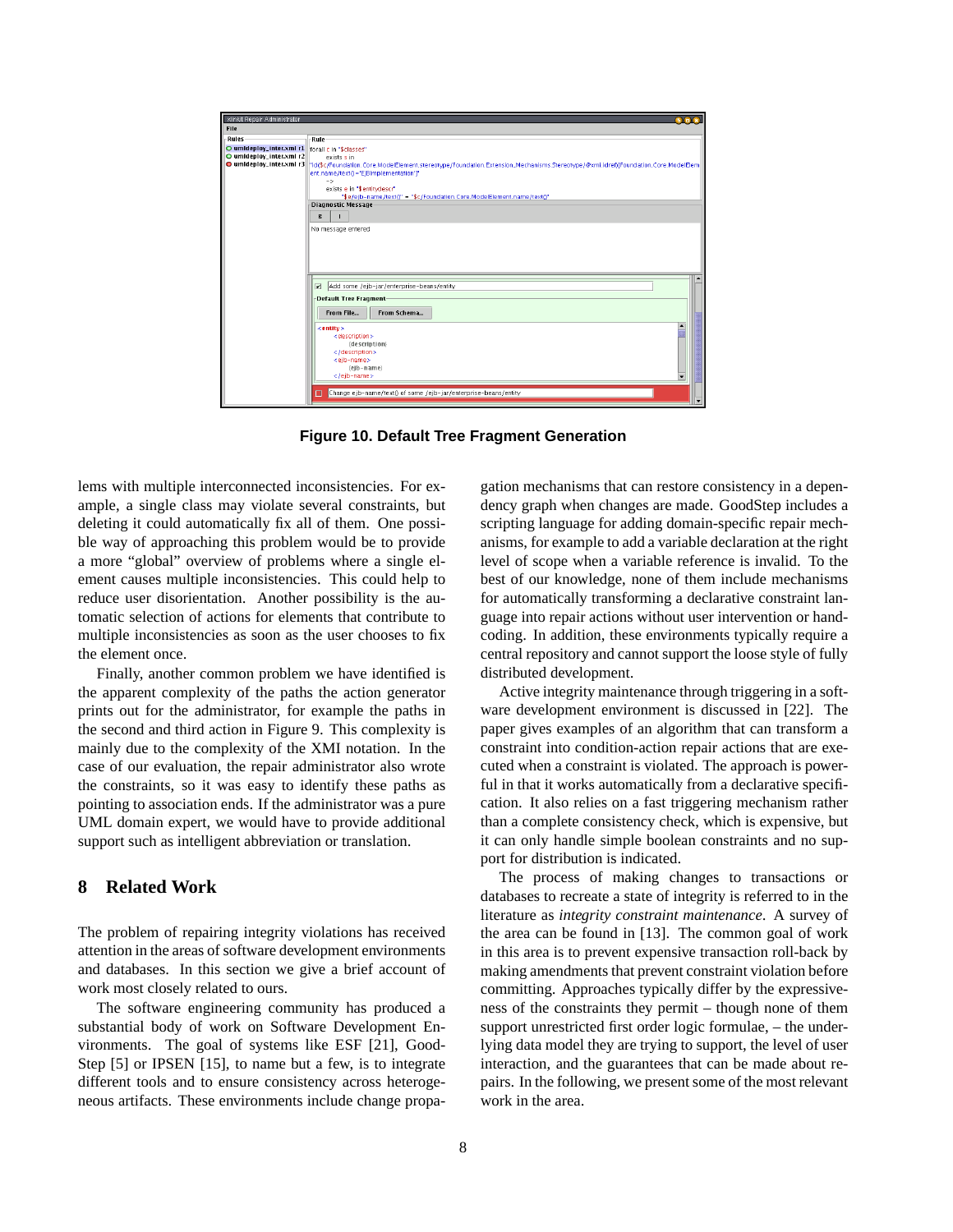| xlinkit Repair Manager          |                                                                                                         |  |  |  |
|---------------------------------|---------------------------------------------------------------------------------------------------------|--|--|--|
| <b>Rule Violations-</b>         | Inconsistency-                                                                                          |  |  |  |
| O NewAssociation 1.2.xml Rule 1 | -Description-                                                                                           |  |  |  |
| O NewAssociation 1.2.xml Rule 1 | The association <i>{Sales Team-Sales Assistant</i> } has two ends with<br>the same role name, sameName. |  |  |  |
|                                 | <b>Repair Actions</b><br>Delete the association.<br>П                                                   |  |  |  |
|                                 | Rename the end connected to "SalesAssistant"<br>☞<br>New value: newName                                 |  |  |  |
|                                 | Rename the end connected to "SalesTeam"                                                                 |  |  |  |
|                                 | New value:                                                                                              |  |  |  |
|                                 |                                                                                                         |  |  |  |
| <b>Execute Actions</b>          |                                                                                                         |  |  |  |

**Figure 11. Repair Manager Tool**

The rule generator described in [2] takes restricted constraints over relational databases of the form ∀∃ and generates set of repair actions. The actions and constraints are ordered so as to generate a minimal set of actions that are self-contradictory and cannot be executed automatically. Because the approach builds on restricted formulae, constraint checking can be performed quickly through "violation queries". User interaction is treated using a low-level text mechanism but no tool support is discussed.

A similar class of constraints is analyzed in [9]. The paper includes an additional section on repair strategies, which discusses mechanisms for reducing the set of repair actions made available to the user. These include optimisations on the number of changes necessary to the database or to the transaction that triggered the repairs. These strategies differ from the higher-level repairs proposed here as they are analytical and do not build on domain knowledge.

Repair actions have also been a topic of interest in deductive databases. In [14], a system is described that generates actions from closed, range-restricted first order logic formulae. The repair algorithm can automatically find repairs for violated existential formulae without user intervention. For this, the algorithm relies on the rules of the database and the closed-world assumption. These mechanisms are not available in the case of distributed, semi-structured documents, hence the need for a lookup mechanism in our generator.

Compensating transactions [11] are similar in approach but make use of transaction operations as well as database data to undo dirty reads caused by lack of isolation between multiple transactions. This is not possible in our scenario as we treat the data "as-is", and have no information on modification by the user.

# **9 Future Work**

There are many theoretical and practical questions that we cannot address in this paper.

The first concerns the interaction of repair actions with the syntax of documents. Repair actions that make a document consistent with respect to some xlinkit constraint, but at the same time violate the document's grammar should not be permitted – the grammar of a document is a lower-level mechanism and takes precedence. It is not possible to statically compare our constraints against a DTD or Schema to predict whether this behaviour must necessarily occur [7], but it should be possible to incrementally revalidate a document after executing each action and to retract the action if it violates the grammar.

A more complex problem arises when the repair action for one constraint forces the user to violate another. Since the equivalence problem for first order logic formulae is undecidable, it is not possible to predict in advance whether two formulae are contradictory. An iterative process that is capable of detecting repair cycles, similar to that in [9], could be used to address this problem.

We are also interested in comprehensive architectures for consistency management in various application domains. Tighter integration of consistency management mechanisms invariably raises domain specific problems. We have already applied xlinkit to checking the integrity of financial derivative trade data [4] and will extend our work in this area to include repair.

# **10 Conclusion**

We have presented in this paper a novel framework for repairing inconsistent distributed documents. The framework